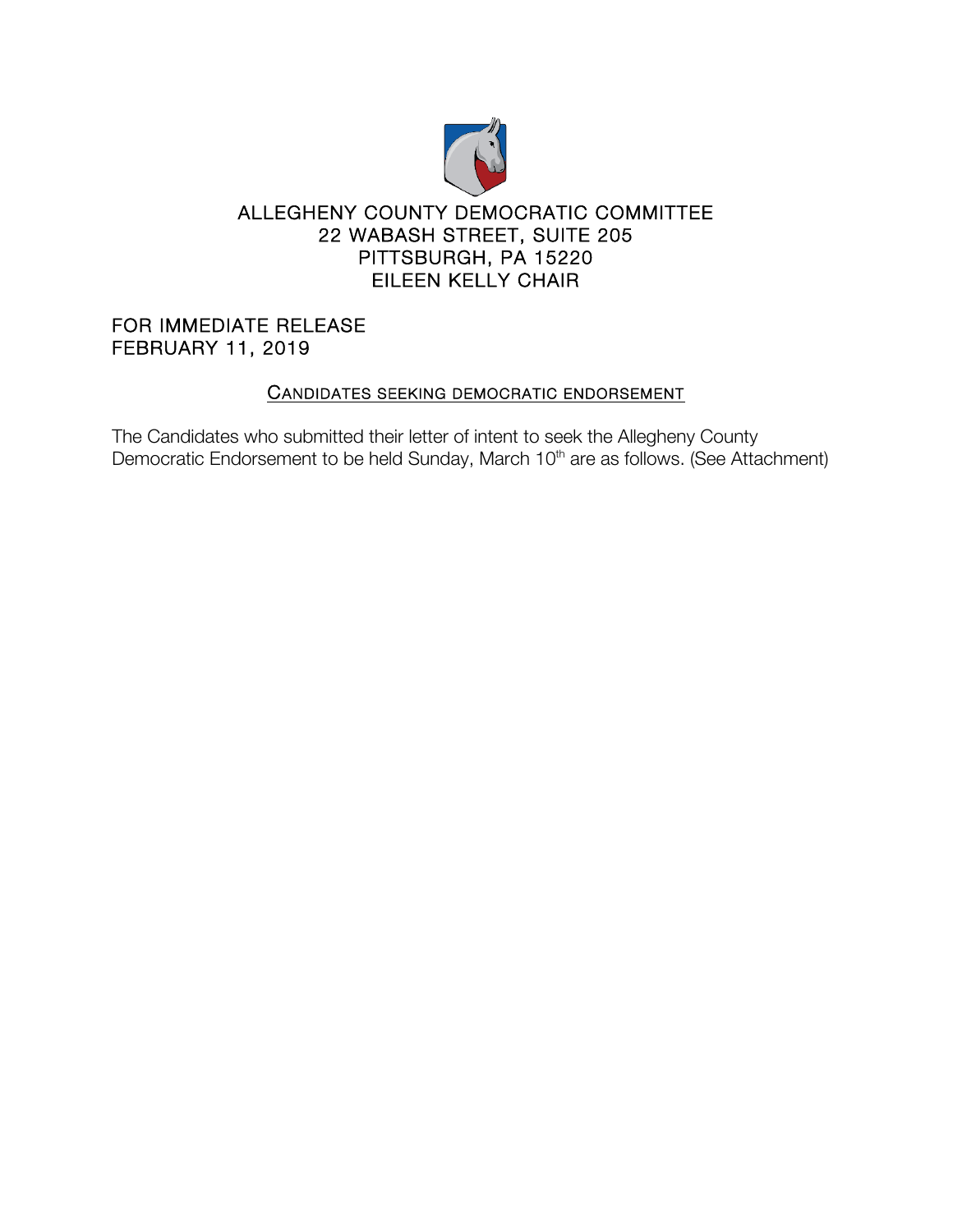| <b>CANDIDATE</b>       | <b>OFFICE THEY ARE SEEKING</b>               |
|------------------------|----------------------------------------------|
| Mary McGinley          | Allegheny County Court of Common Pleas       |
| <b>Elliot Howsie</b>   | Allegheny County Court of Common Pleas       |
| George Hymes           | Allegheny County Court of Common Pleas       |
| <b>Rich Fitzgerald</b> | Allegheny County Chief Executive             |
| Chelsa Wagner          | Allegheny County Controller                  |
| Steve Zappala          | <b>Allegheny County District Attorney</b>    |
| <b>Turahn Jenkins</b>  | Allegheny County District Attorney           |
| John Weinstein         | <b>Allegheny County Treasurer</b>            |
| <b>Bethany Hallam</b>  | Allegheny County Council at Large            |
| John P Defazio         | Allegheny County Council at Large            |
| <b>Christine Allen</b> | Allegheny County Council District 2          |
| <b>Thomas Duerr</b>    | Allegheny County Council District 5          |
| John Palmiere          | Allegheny County Council District 6          |
| Joseph P. Rudolph      | Allegheny County Council District 6          |
| <b>Nick Futules</b>    | Allegheny County Council District 7          |
| Dewitt Walton          | Allegheny County Council District 10         |
| Paul M Klein           | Allegheny County Council District 11         |
| Jacob George           | Allegheny County Council District 13         |
| Denise Ranalli Russell | Allegheny County Council District 13         |
| Olivia Bennett         | Allegheny County Council District 13         |
| Michele Santicola      | Magisterial District Judge 05-2-25           |
| Max Feldman            | Magisterial District Judge 05-2-25           |
| Eugene Riazzi Jr.      | Magisterial District Judge 05-2-13           |
| <b>Kim Williams</b>    | Magisterial District Judge 05-2-28           |
| Micheal E. Lamb        | Pittsburgh City Controller                   |
| <b>Bobby Wilson</b>    | Pittsburgh City Council District 1           |
| <b>Darlene Harris</b>  | Pittsburgh City Council District 1           |
| <b>Chris Rosselot</b>  | Pittsburgh City Council District 1           |
| Bruce A. Kraus         | Pittsburgh City Council District 3           |
| Amy Schrempf           | Pittsburgh City Council District 3           |
| Chris Kumanchik        | Pittsburgh City Council District 3           |
| Corey O'Connor         | Pittsburgh City Council District 5           |
| Deb Gross              | Pittsburgh City Council District 7           |
| Deidre Kane            | Pittsburgh City Council District 7           |
| <b>Ricky Burgess</b>   | Pittsburgh City Council District 9           |
| Judith K. Ginyard      | Pittsburgh City Council District 9           |
| Kierran Young          | Pittsburgh City Council District 9           |
|                        | Pittsburgh Public Schools Board of Directors |
| <b>Kirk Rys</b>        | District 2                                   |
|                        | Pittsburgh Public Schools Board of Directors |
| Devon Taliaferro       | District 2                                   |